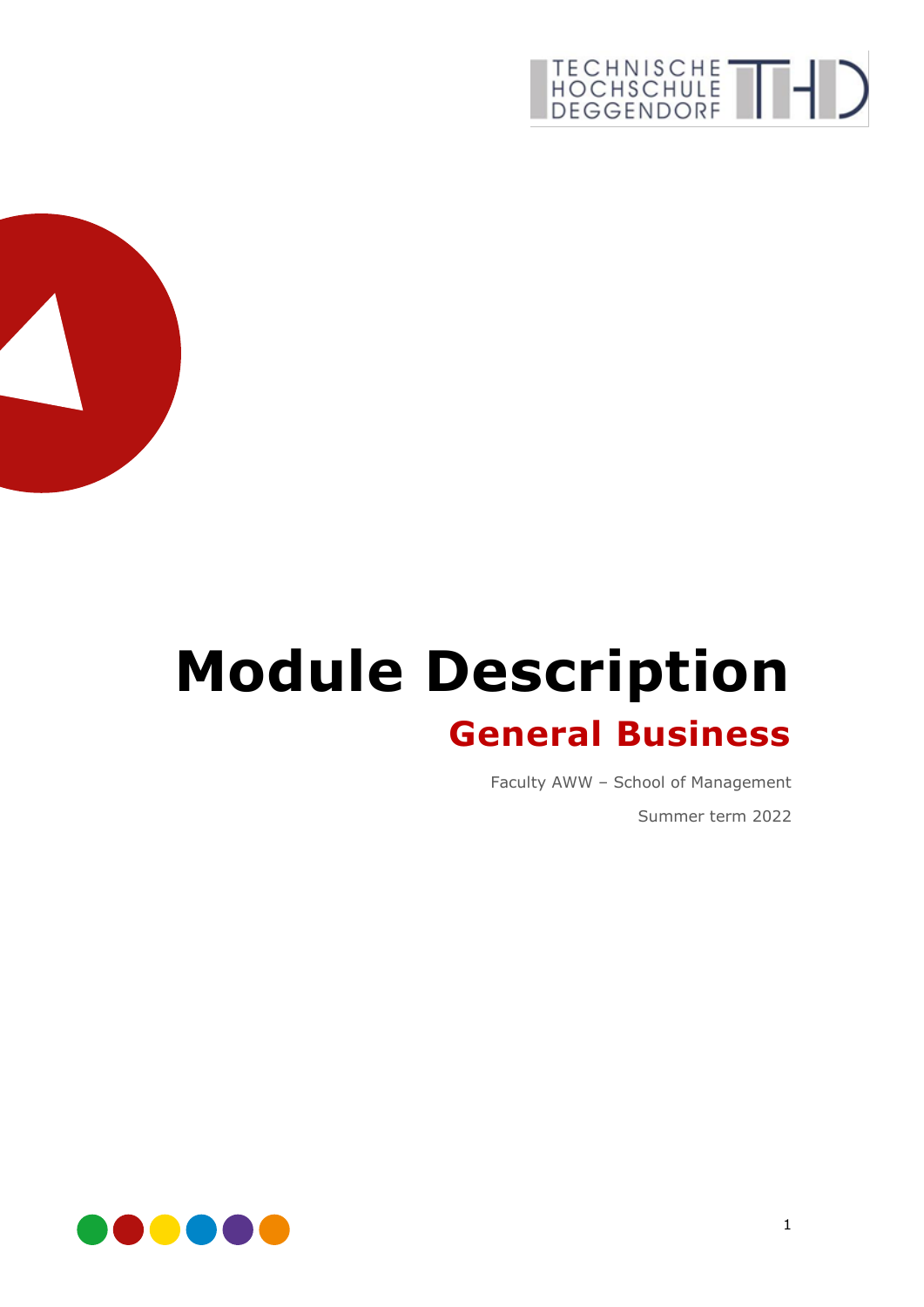## **CONTENT**

| • A Business Process Case Study in SAP for Beginners3         |  |
|---------------------------------------------------------------|--|
|                                                               |  |
|                                                               |  |
| • From Data to Big Data Analysis and Business Intelligence  9 |  |
| • Communication and Presentation Techniques 11                |  |
|                                                               |  |
|                                                               |  |
| • Introduction to Air Transport Management 18                 |  |
|                                                               |  |
|                                                               |  |
|                                                               |  |

TECHNISCHE THI

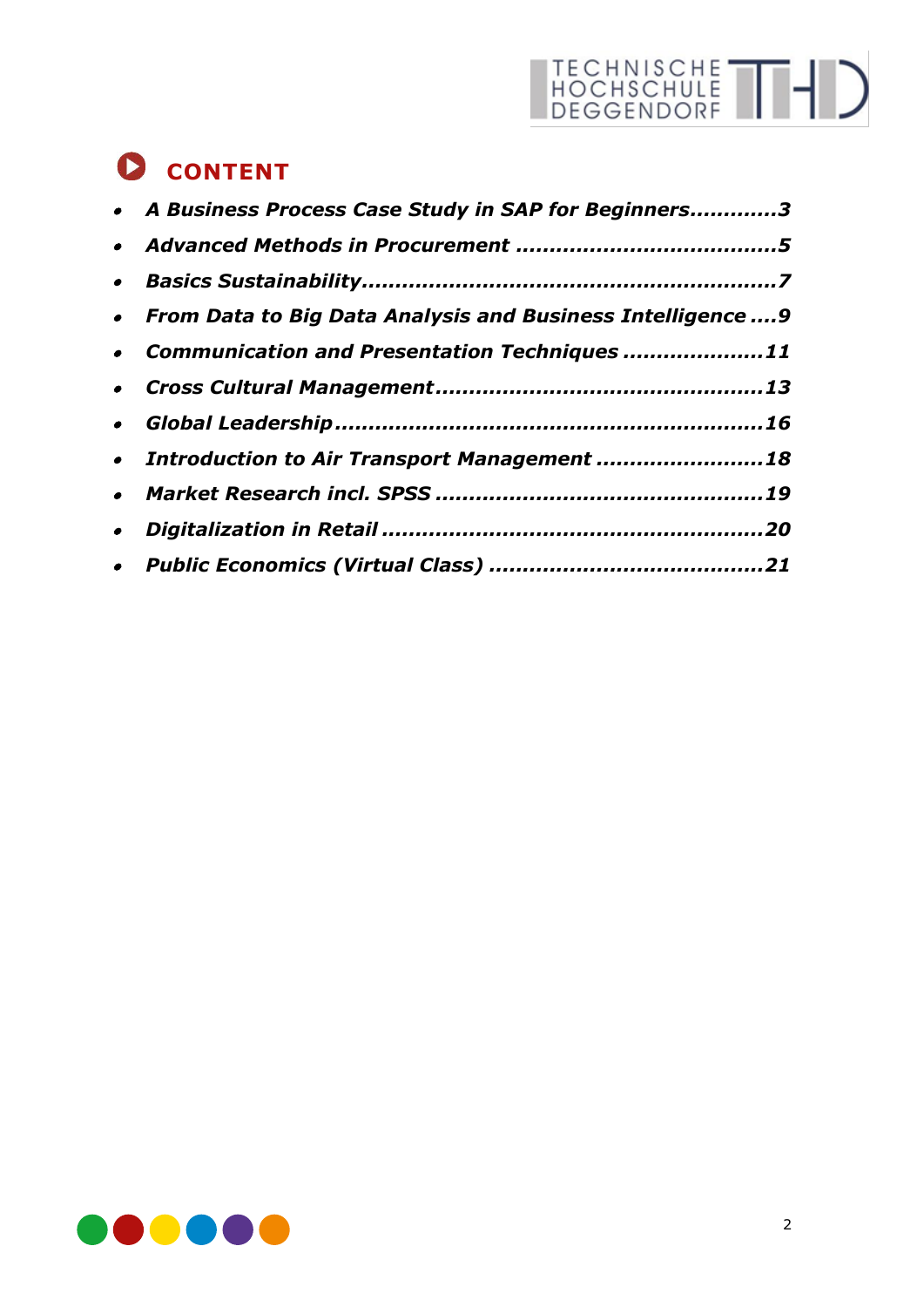## <span id="page-2-0"></span>**A BUSINESS PROCESS CASE STUDY IN SAP FOR BEGINNERS**

| Lecturer                        | Prof. Dr. Dieter Rummler                                     |
|---------------------------------|--------------------------------------------------------------|
| Course number and name          | A Business process case study in SAP for<br><b>Beginners</b> |
| Semester                        | GB                                                           |
| Duration of the module          | 1 semester                                                   |
| Module frequency                | yearly                                                       |
| Level                           | undergraduate                                                |
| Semester periods per week (SWS) | 4                                                            |
| <b>ECTS</b>                     | 5                                                            |
| Workload                        | Time of attendance: 60 hours                                 |
|                                 | self-study: 90 hours                                         |
|                                 | Total: 150 hours                                             |
| Type of Examination             | Written exam                                                 |
| Duration of Examination         | 90 min.                                                      |
| Language of Instruction         | English                                                      |

#### **Module objective**

It will be shown to beginners in the area of Enterprise Resource Planning Systems (ERP) the functions of ERP systems. This is done by carrying out a business process from entering a sales order to its production and delivery. At the same time the consequences in finance and accounting are shown. This makes connections in business administration visible.

SAP R/3 is used for this. No prerequisites are required for this. The user interface, the handling of SAP R/3 and the necessary SAP transactions are explained. Essentially, in group work, an SAP case study created by myself is carried out by the students on their computers.

#### **Learning Content**

- What is ERP
- User interface and handling of SAP R/3

Case study:

- Master data
- Sales forecast
- Customer order
- MRP run
- Purchasing the components

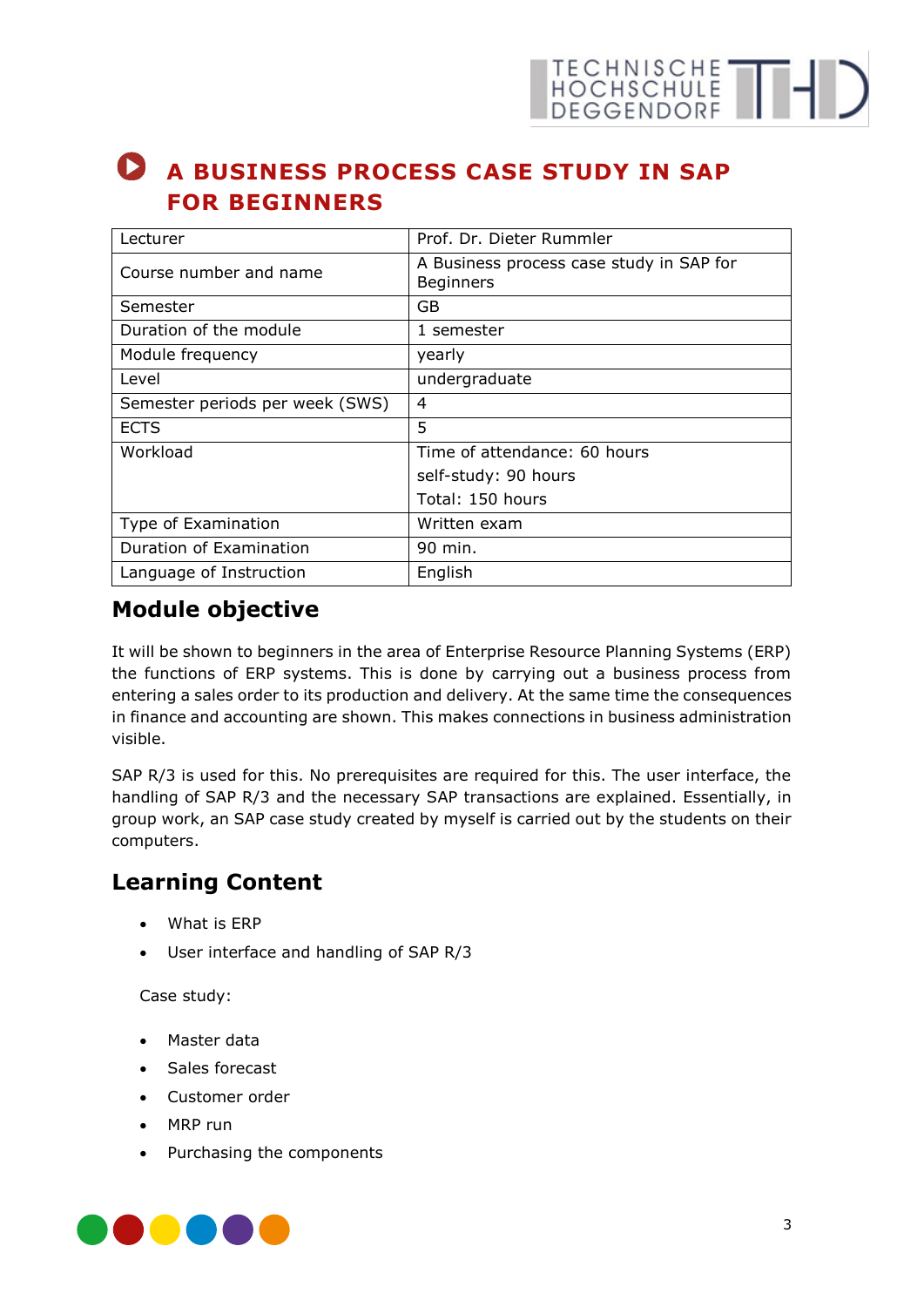

- Production of the assembly and the final product
- Delivery of the sales order
- Invoicing
- Incoming payments
- Finance
- Controlling

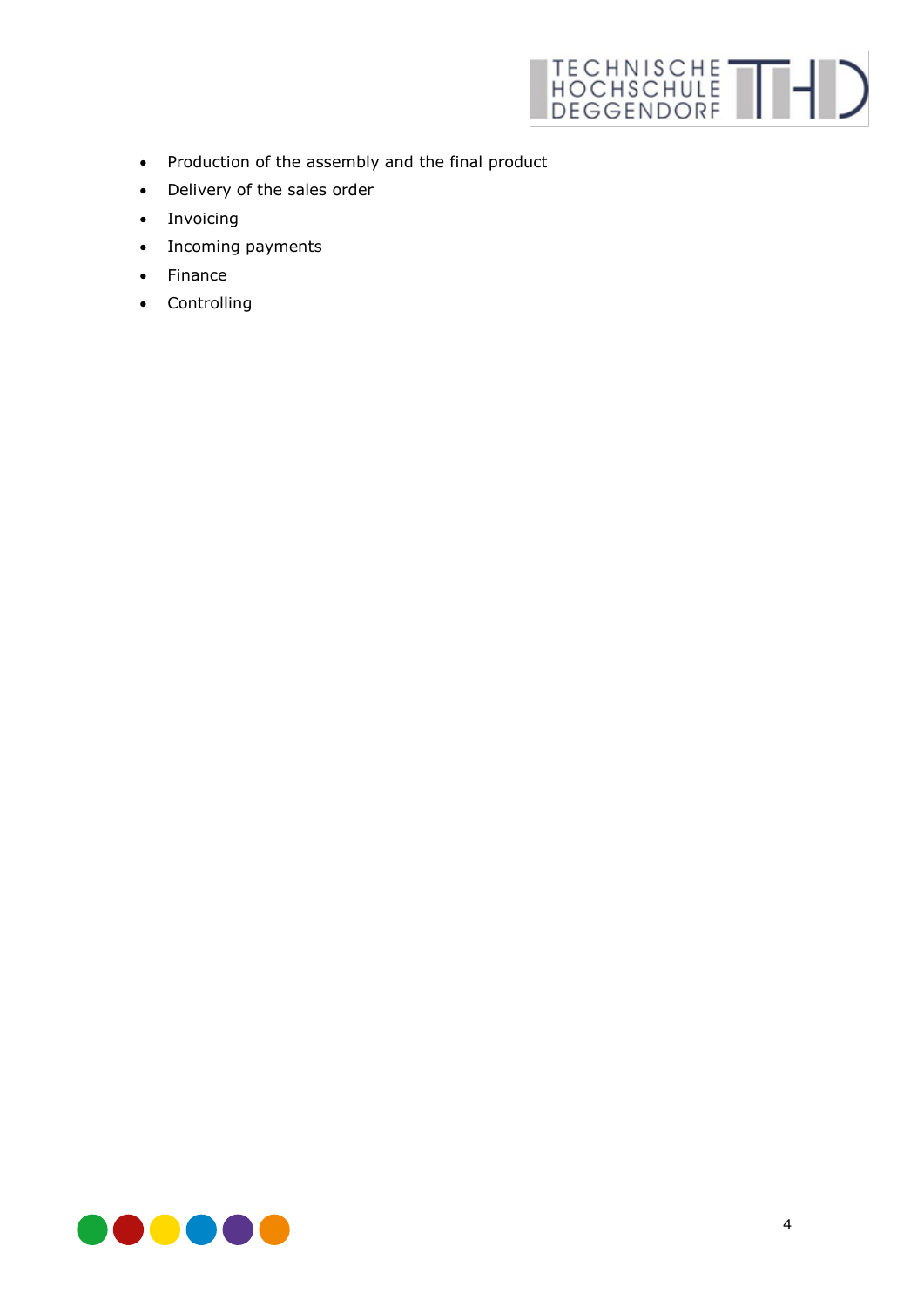## <span id="page-4-0"></span>**ADVANCED METHODS IN PROCUREMENT**

| Lecturer                        | Prof. Dr. Diane Ahrens                |
|---------------------------------|---------------------------------------|
|                                 | Mr. Michael Fernandes                 |
| Course number and name          | Z6100 Advanced Methods in Procurement |
| Semester                        | IM 6                                  |
| Duration of the module          | 1 semester                            |
| Module frequency                | yearly                                |
| Level                           | undergraduate                         |
| Semester periods per week (SWS) | 4                                     |
| <b>ECTS</b>                     | 5                                     |
| Workload                        | Time of attendance: 60 hours          |
|                                 | self-study: 90 hours                  |
|                                 | Total: 150 hours                      |
| Type of Examination             | Written exam                          |
| Duration of Examination         | 90 min.                               |
| Language of Instruction         | English                               |

### **Module objective**

This course is split into two parts:

Part 1:

The broad scope of this course starts from principles of sourcing to strategic procurement decisions like low cost country sourcing, procurement concepts like consignment inventory, vendor managed inventory. Prices and Total Cost are analyzed, suppliers evaluated, and development strategies discussed.

Part 2:

The second part focusses on quantitative methods: Times series are analyzed and different forecasting methods needed for purchasing decisions are trained. Based on this disposition decisions - timing and quantity of orders - are made.

#### **Learning content**

Part I:

- 1. Development of Purchasing Function
- 2. Leverage Effect of Procurement
- 3. Best Cost Country Sourcing
- 4. Sourcing Strategies
- 5. Price and Total Cost Analysis
- 6. Supplier Evaluation and Development
- 7. Replenishment Strategies & Procurement Logistics

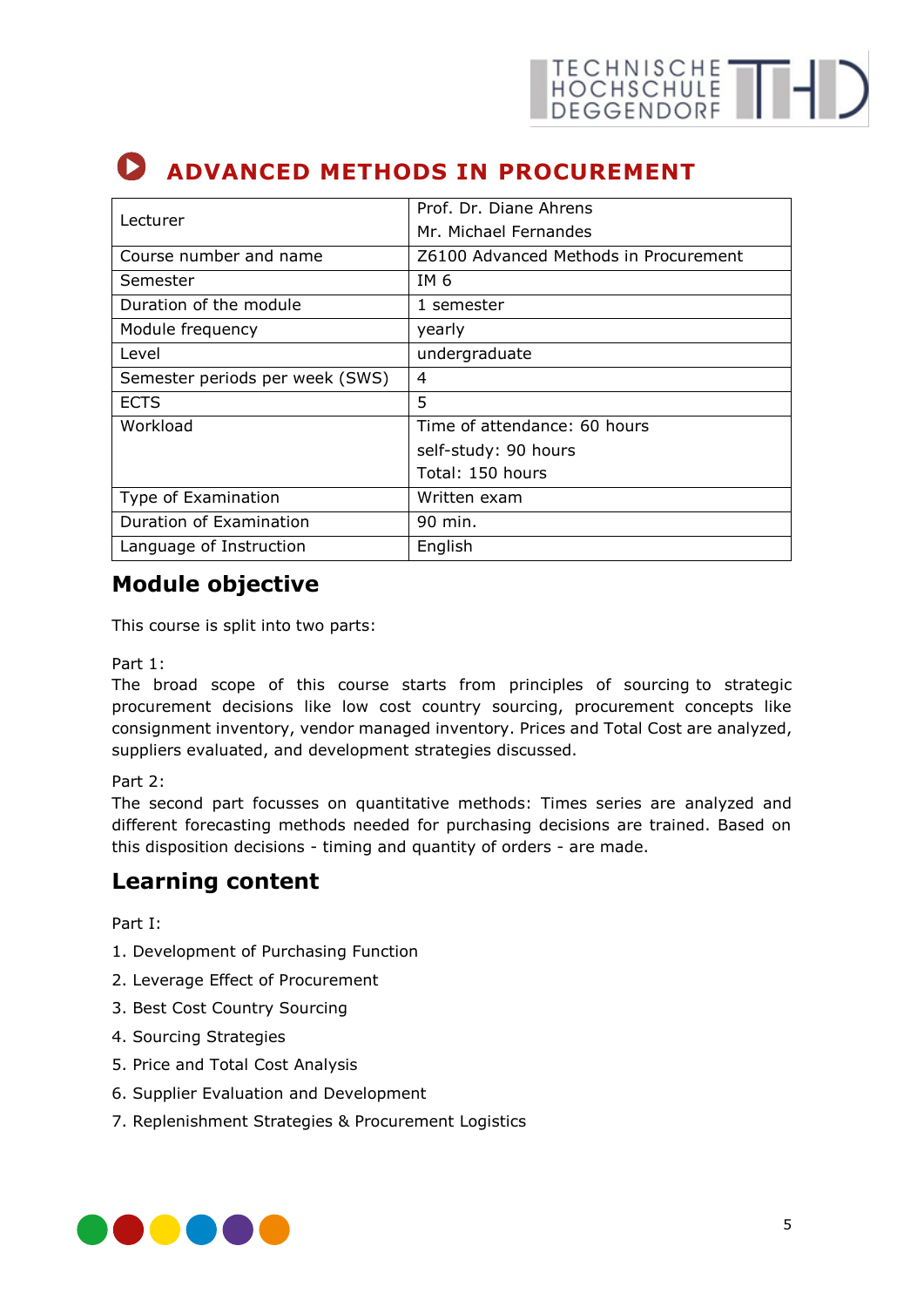# HOCHSCHULE THE DEGGENDORF

Part II:

- 1. Linear and Multiple Regression
- 2. Time Series and Forecasting Methods
- 3. Disposition and Ordering
- 4. Newsvendor and other Models

#### **Methods**

The course features lectures introducing to strategic sourcing and procurement logistics theory in an international business environment, focused lectures based on selected procurement categories, class discussion, group activities, situational analysis and comparison, and integrative experiential learning.

Self-managed student work teams develop procurement strategies based on given case studies, e.g. for steel bulk buying or specific injection molded plastic parts. Students are confronted with procurement decisions from the real world cases and then compare their responses to actual management actions.

#### **Recommended Literature**

Jacobs, F.R.; Chase, R.B.: Operations & Supply Management, 15th Edition, McGraw-Hill Irwin International Edition, 2018

Baily, P.; Farmer, D.; Crocker, B.; et al.: Procurement, Principles & Management, 11th edition, Pearson Education ltd., 2015

Jahns, C.: Cases in Purchasing and Supply Management: Category Sourcing, SMG Publishing, 2005

Van Weele, A.J.: Purchasing and Supply Chain Management, 7th edition, Cengage Learning Emea, 2018

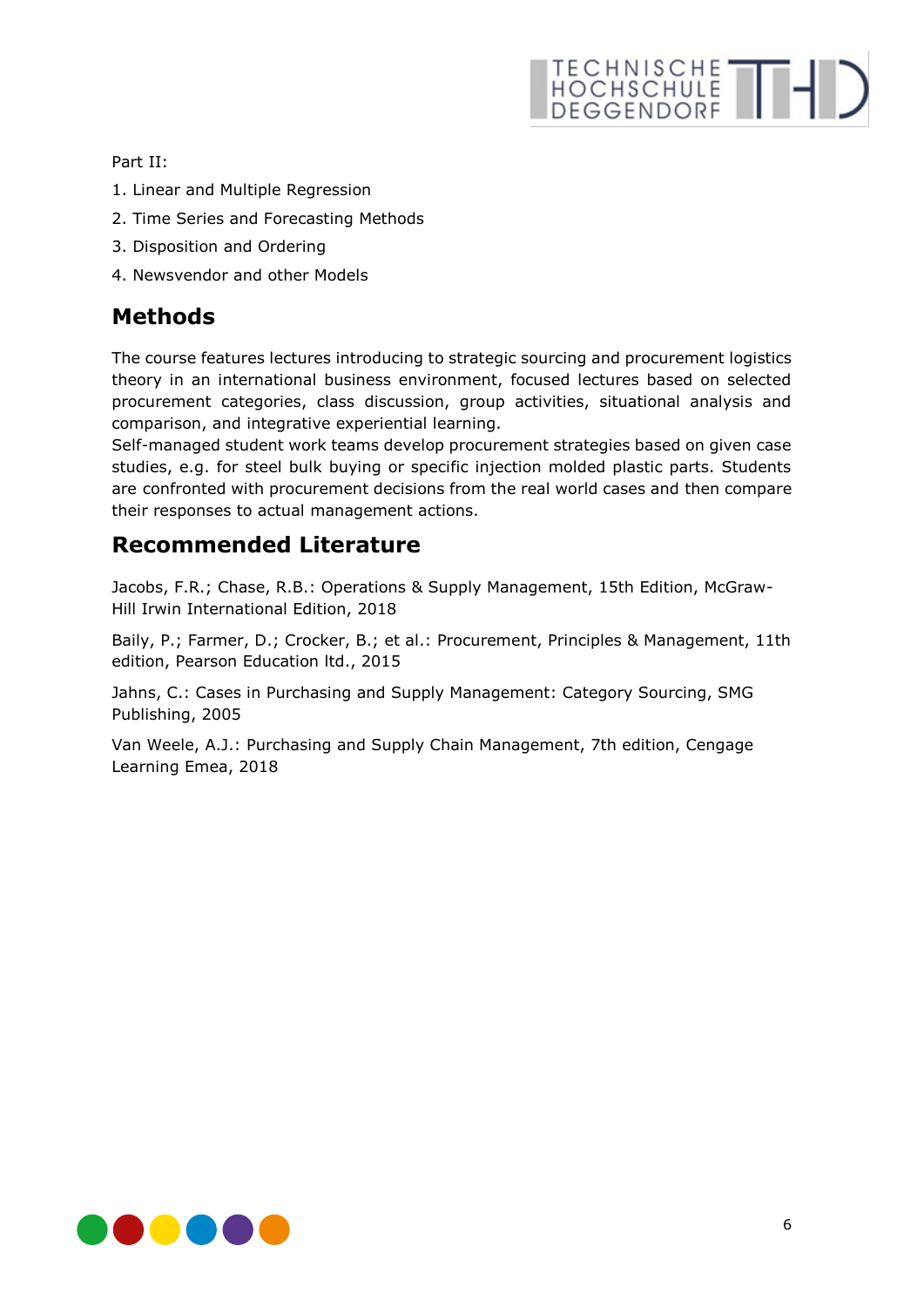## <span id="page-6-0"></span>**BASICS SUSTAINABILITY**

| Lecturer                        | Prof. Dr. Robert Feicht      |
|---------------------------------|------------------------------|
| Course number and name          | Z6100 Basics Sustainability  |
| Semester                        | IM 6                         |
| Duration of the module          | 1 semester                   |
| Module frequency                | yearly                       |
| Level                           | undergraduate                |
| Semester periods per week (SWS) | 4                            |
| <b>ECTS</b>                     | 5                            |
| Workload                        | Time of attendance: 30 hours |
|                                 | self-study: 120 hours        |
|                                 | Total: 150 hours             |
| Type of Examination             | Written exam                 |
| Duration of Examination         | 90 Min.                      |
| Language of Instruction         | English                      |

### **Course Objective**

The consistent overstepping of planetary boundaries by humans is the cause of many environmental problems and social tensions regionally, globally and between generations. For sustainable development in the sense of a fair distribution of resources, an interdisciplinary approach to solutions and the consideration of the interrelationships of social, ecological and economic factors and actors are indispensable. The course "Basics Sustainability" teaches the most important sustainability models and analysis methods for sustainable development. From environmental and resource economics, basic methods for a fair distribution of environmental goods as well as environmental policy instruments and tools for sustainable spatial design are presented. With regard to materiality, the goal is the use of renewable raw materials for the production of materials and products, the recycling or pollutant-free landfilling of existing products and materials, and the optimisation of natural processes from a material and energy point of view. Against the background of climate change, students learn about current technologies and developments and assess measures in the field of renewable energy systems in the context of grid expansion, energy distribution and storage technologies.

### **Course Contents**

The first two chapters are on-site lectures in Deggendorf, the third and fourth chapters are self-study online lectures (vhb).

- 1. General principles of sustainability
- 1.1 Introduction to sustainability
- 1.2 Social transformation
- 1.3 Corporate responsibility

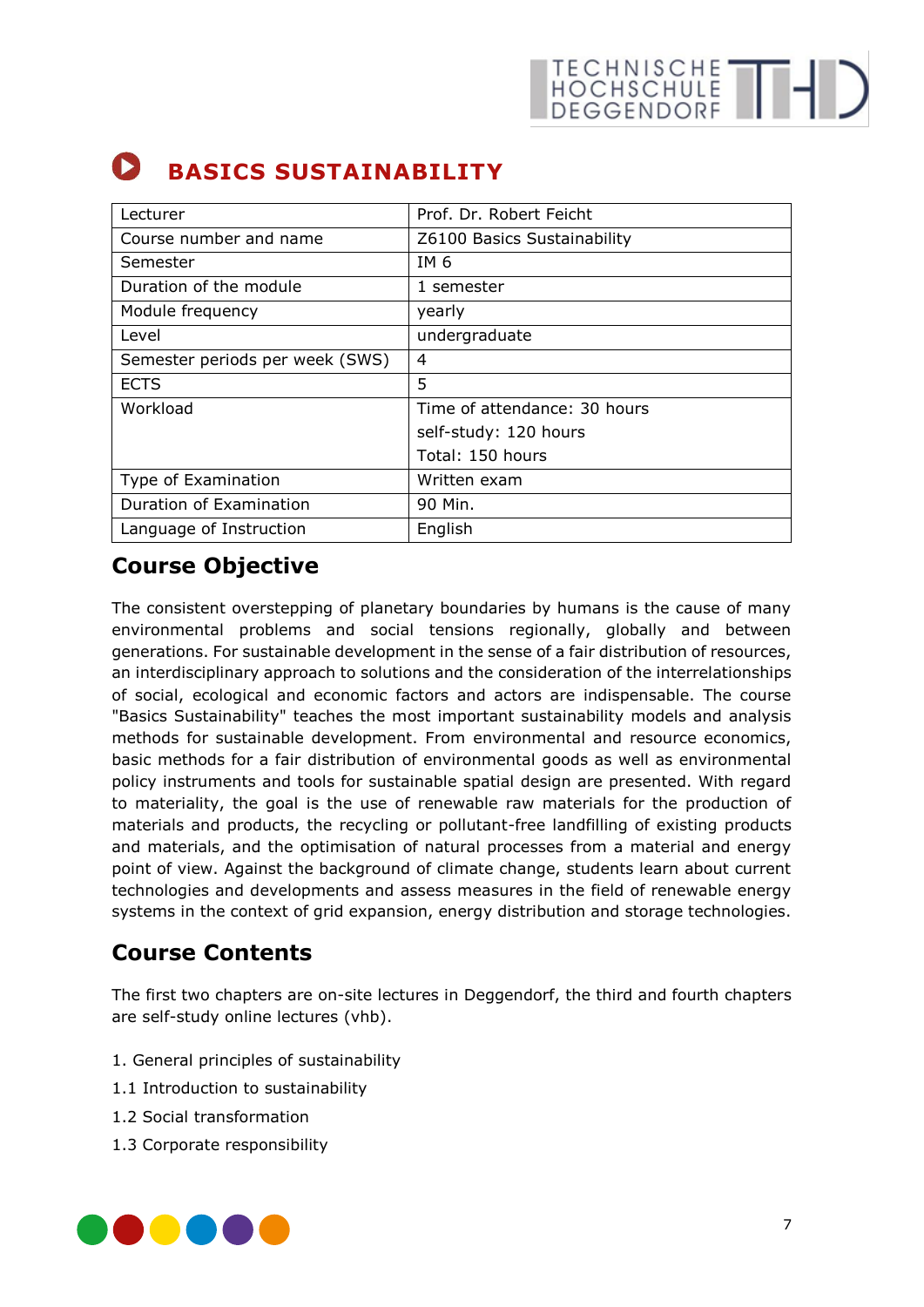# HOCHSCHULE THE

- 1.4 Sustainability management
- 1.5 Life cycle assessment
- 1.6 Education for sustainable development
- 2. Economic framework for sustainability
- 2.1 Fundamentals of resource, environmental and public good economics
- 2.2 Sustainability policy
- 2.3 Game theory and behavioural economics in the context of sustainability
- 2.4 Economics of climate change
- 2.5 Sustainable regional development
- 3. Materiality and sustainability
- 3.1 Resource consumption and finiteness
- 3.2 Primary/secondary biomass and material cycles
- 3.3 Materials from renewable resources
- 3.4 Recycling and biorefinery concepts
- 4. Energy and sustainability
- 4.1 Introduction to energy and sustainability
- 4.2 Climate change and greenhouse effect
- 4.3 Fundamentals of selected technologies
- 4.4 Future energy systems

#### **Course Structure and Methods**

General principles of sustainability: Students learn about the interrelationships of social, ecological and economic factors and actors and apply basic sustainability models and analysis methods.

Economic framework of sustainability: Students learn methods of environmental and resource economics and assess the use of sustainability policy instruments.

Materiality and sustainability: Students understand the material cycles of the earth and learn about the production of materials from renewable raw materials and the recycling and disposal of products.

Energy and sustainability: Students understand the basics of climate change. They learn about current technologies and developments and assess measures in the field of regenerative energy systems in the context of grid expansion, energy distribution and storage technologies.

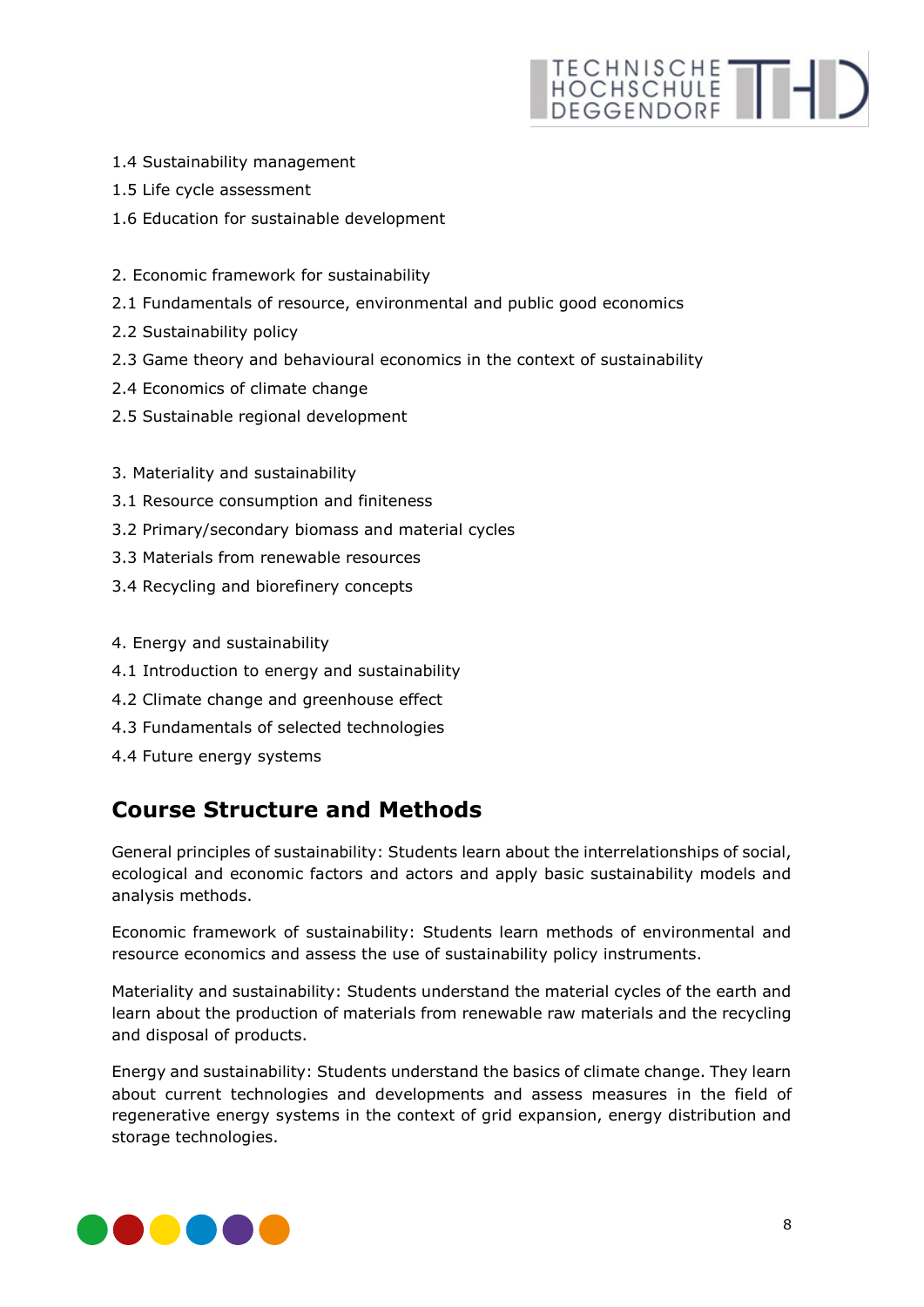

### <span id="page-8-0"></span>**P** FROM DATA TO BIG DATA ANALYSIS AND **BUSINESS INTELLIGENCE**

| Lecturer                        | Prof. Dr. Dieter Rummler                                    |
|---------------------------------|-------------------------------------------------------------|
| Course number and name          | From Data to Big Data Analysis and Business<br>Intelligence |
| Semester                        | GB                                                          |
| Duration of the module          | 1 semester                                                  |
| Module frequency                | yearly                                                      |
| Level                           | undergraduate                                               |
| Semester periods per week (SWS) | 4                                                           |
| <b>ECTS</b>                     | 5                                                           |
| Workload                        | Time of attendance: 60 hours                                |
|                                 | self-study: 90 hours                                        |
|                                 | Total: 150 hours                                            |
| Type of Examination             | Written exam                                                |
| Duration of Examination         | 90 min.                                                     |
| Language of Instruction         | English                                                     |

#### **Module objective**

This course brings you from Data to Big Data Analysis and Business Intelligence.

You need basic knowledge in mathematics. No programming skills necessary. All used tools you can download for free.

In EXCEL we will work with diagrams and Power Pivot tables, after an introduction to fundamentals in EXCEL. We will enter more intelligence to data with the tool POWER Business Intelligence (BI). We will add interesting insights to data to find information which are important for our business. We will also look forward to work with artificial intelligence to find relationships and correlations between data, and we will classify data.

After this course, the student understands the way how to get from pure data from different sources important information, insights and knowledge for daily and strategic company decisions.

#### **Learning Content**

#### **Part 1 – Spreadsheet calculation**

- Basics
- Addressing
- Data maintenance
- Formula and functions

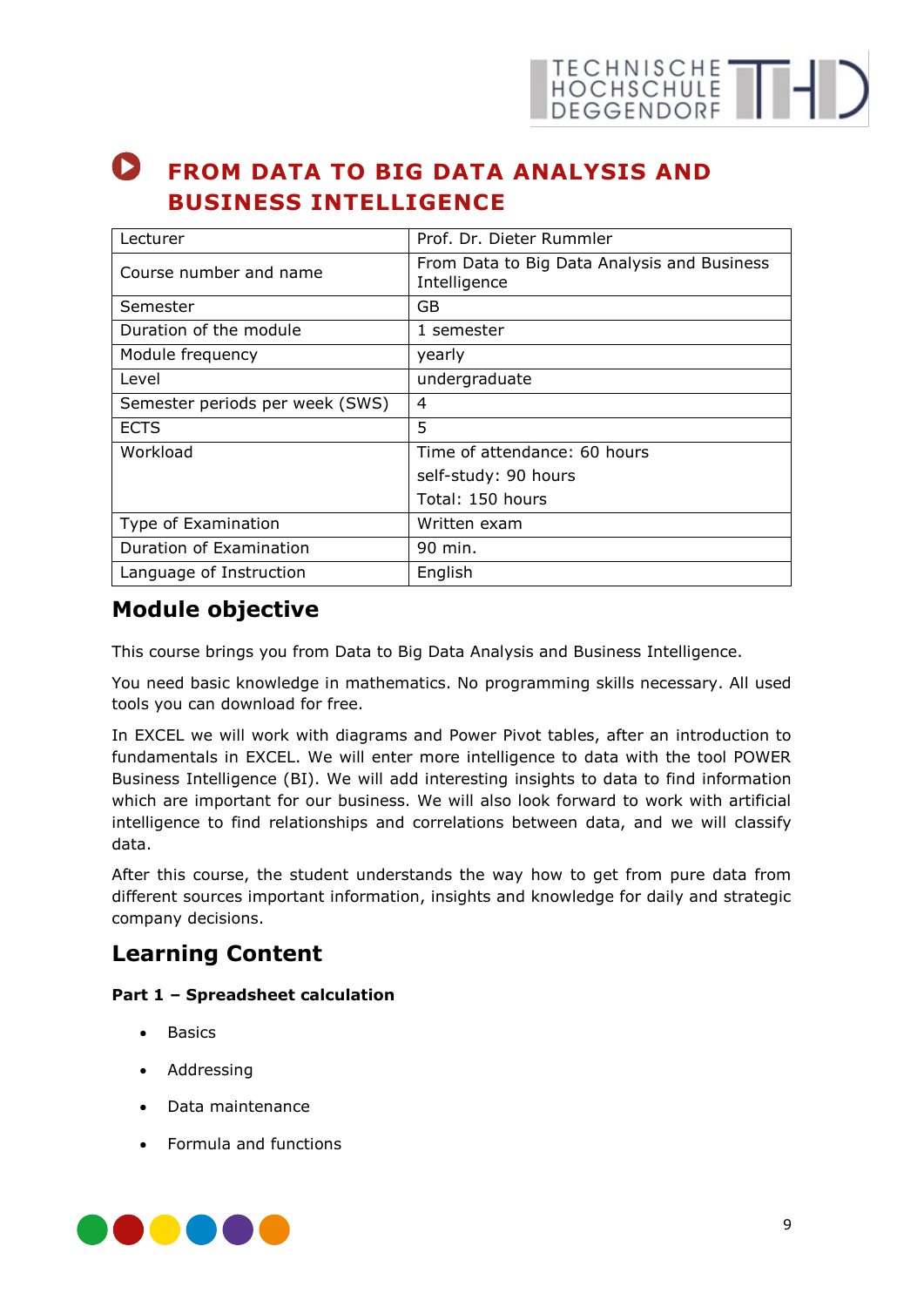# HOCHSCHULE THIS

- Reports
- 1.1. Spreadsheets
- 1.2. Subtotals
- 1.3. Diagrams
- 1.4. Pivot tables
- **Part 2 – Bringing data together from different sources**
- **Part 3 – Creating web and mobile phone dashboards**
- **Part 4 – Looking for insights**
- **Part 5 – Classification of data**
- **Part 6 – Adding artificial intelligence to data**

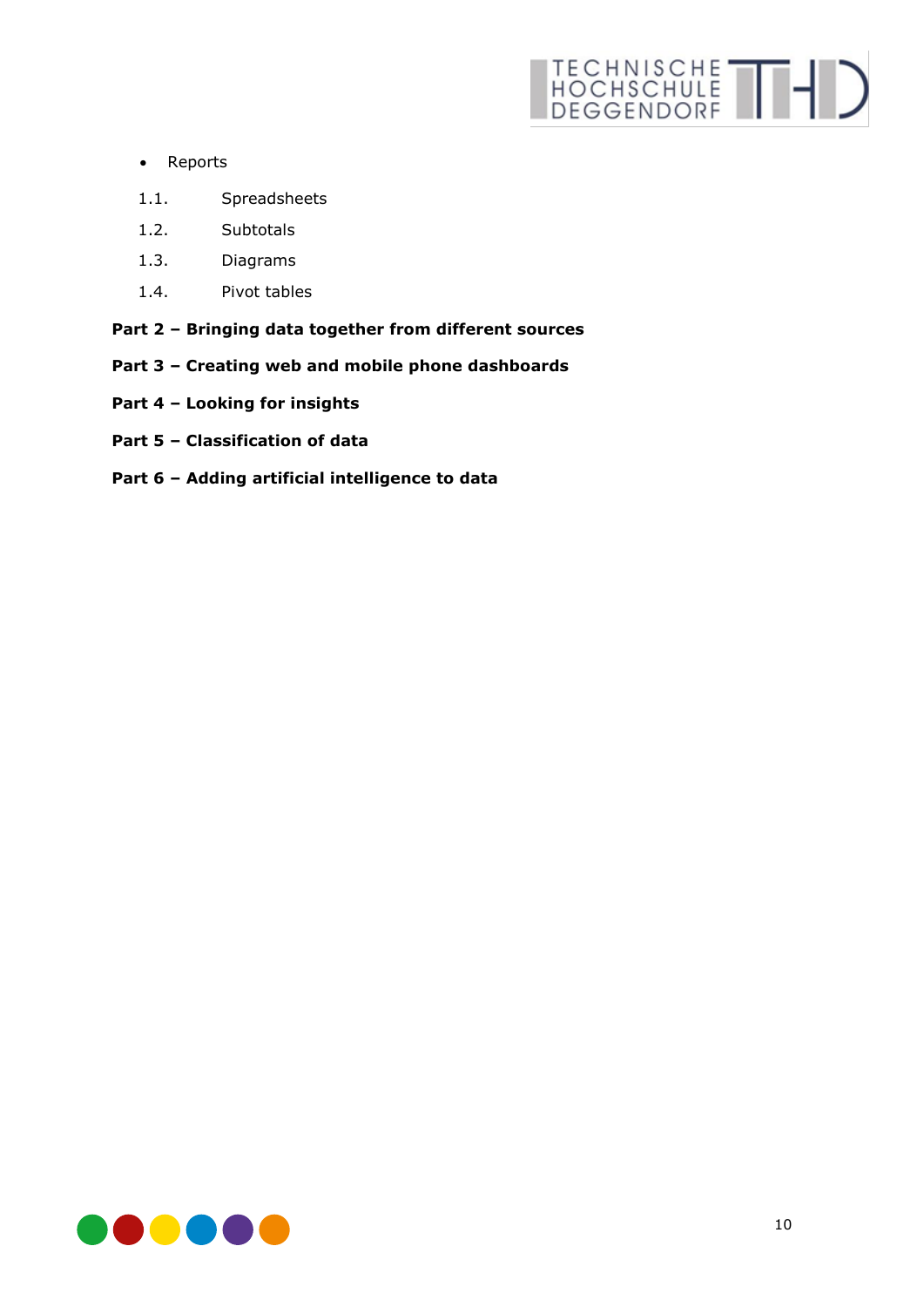# TECHNISCHE THE

## <span id="page-10-0"></span>**COMMUNICATION AND PRESENTATION TECHNIQUES**

| Module code                        | $G-13$                                          |
|------------------------------------|-------------------------------------------------|
| Module coordination                | Prof. Dr. Adrian Hubel                          |
| Course number and name             | G2116 Communication and Presentation Techniques |
| Lecturers                          | Prof. Dr. Adrian Hubel                          |
| Semester                           | $\overline{2}$                                  |
| Duration of the module             | 1 semester                                      |
| Module frequency                   | yearly                                          |
| Course type                        | required course                                 |
| Niveau                             | undergraduate                                   |
| Semester periods per week<br>(SWS) | 2                                               |
| <b>ECTS</b>                        | $\overline{2}$                                  |
| Workload                           | Time of attendance: 30 hours                    |
|                                    | self-study: 30 hours                            |
|                                    | Total: 60 hours                                 |
| Type of Examination                | oral examination, oral ex. 15 min.              |
| Duration of Examination            | 15 min.                                         |
| Language of Instruction            | English                                         |

### **Module Objective**

The main goal is to improve students listening, speaking and presentation skills through theory, observation, practice and group feedback. They also learn to argue in debating sessions.

Besides this they will develop the skills that are necessary to prepare presentations, to speak with confidence and to plan and use visual aids effectively. Students learn what communication is, how culture, language choices and non-verbal clues affect the image presented, how to organize a message, how to make persuasive presentations. Students also learn how to be effective listeners and give qualified feedback.

### **Weight**

none

#### **Entrance Requirements**

none

#### **Learning Content**

The course covers communication and feedback, body language, organizing thoughts and data, voice, non-verbals and audience interaction and visual aids.

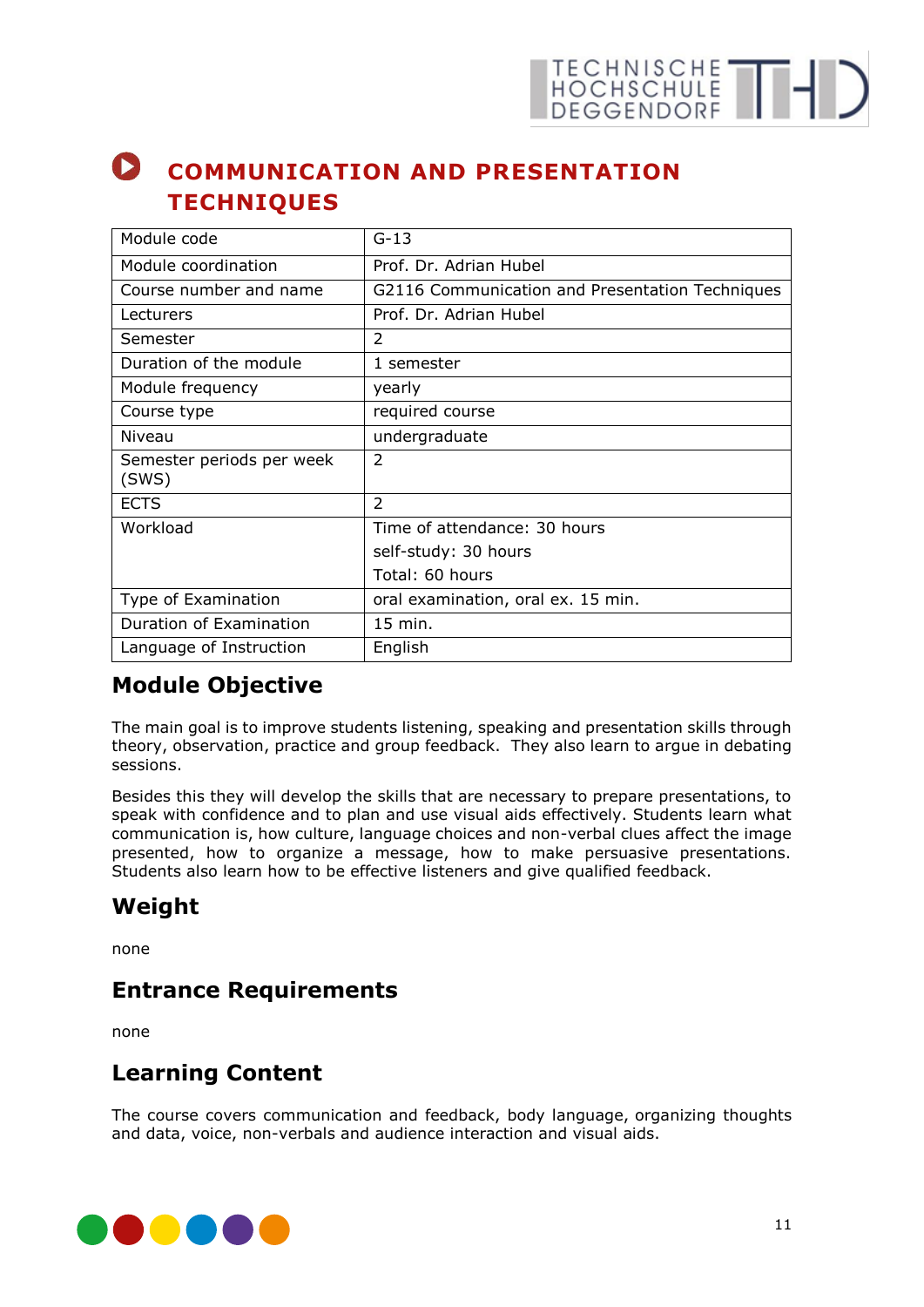# TECHNISCHE THIS

Students are expected to incorporate the following themes into their presentations: Basics of successful presentations How to use visual aids including PowerPoint How to avoid over-presenting with PowerPoint and other media The logistics of presenting. What to do when things go wrong

Students will develop and improve these skills during debates: What constitutes effective leadership behavior? How to give and receive feedback in a debate? What are some obstacles to effective communication and how these can be overcome? What does a presenter need to know about nonverbal communication? When is assertive behavior appropriate in communicating? What are the elements of persuasive presentations? What are effective response styles? How to argue convincingly? How can a verbal confrontation produce its intended result? What are effective ways to organize a message?

### **Teaching Methods**

The course is conducted like a professional workshop. Students begin by making short presentations on a variety of theoretical and practical topics related to oral presentations and communication techniques. After individual feedback and coaching and discussion rounds with peers, students then evaluate a professional presentation and develop guidelines for improving their own subsequent presentations.

Students also participate in a workshop to learn the principles of debating techniques. Students get the opportunity to practice in a small group forum.

#### **Recommended Literature**

The Presenter's Fieldbook: A Practical Guide (Christopher-Gordon New Editions) Third Edition, 2018 by Robert J. Garmston

The Exceptional Presenter: A Proven Formula to Open Up and Own the Room by Timothy J. Koegel

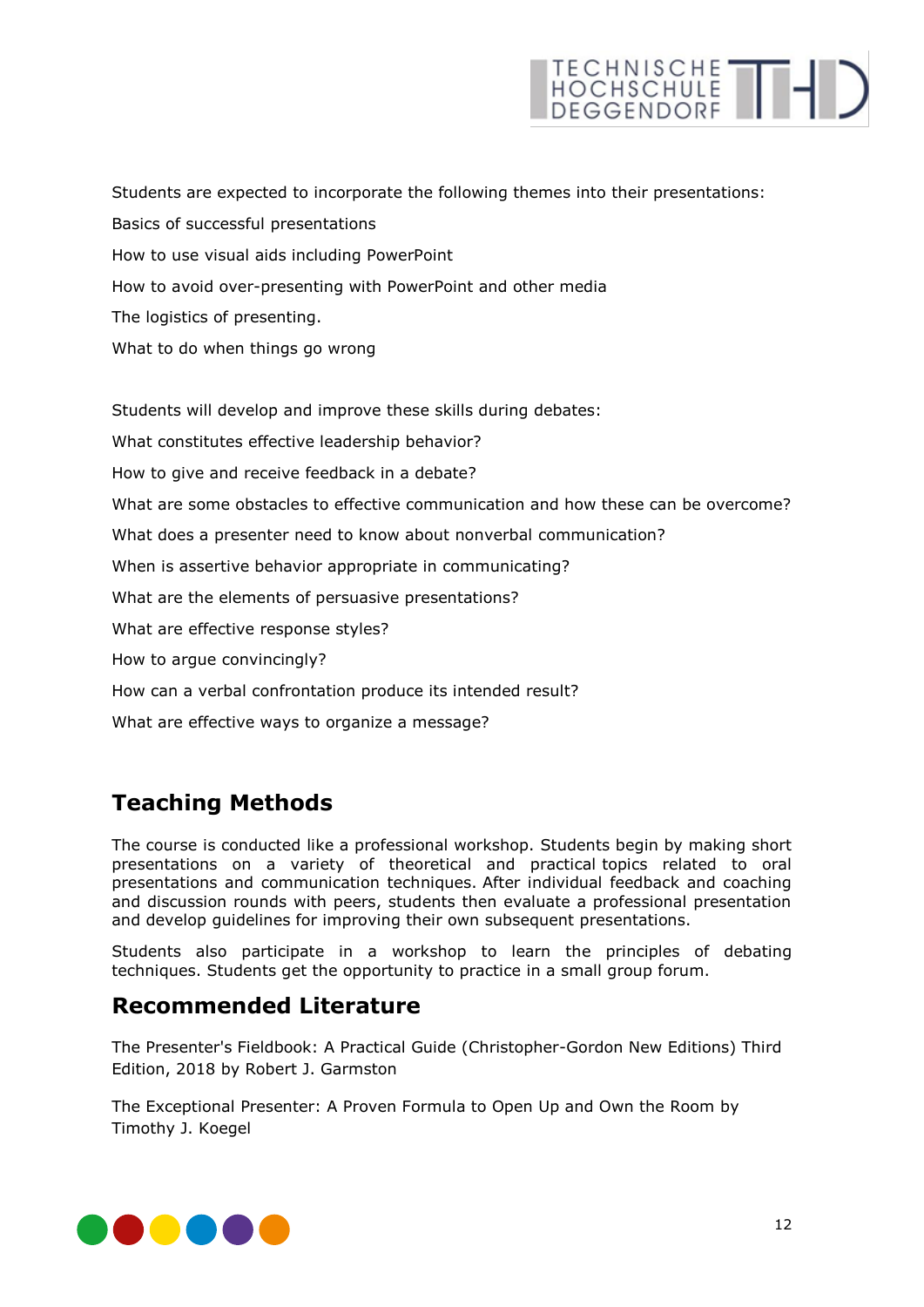|                                 | Prof. Dr. Rainer Waldmann                                |
|---------------------------------|----------------------------------------------------------|
| Lecturer                        | Ulrike Greindl                                           |
|                                 | Kerstin Kleinohl                                         |
| Course number and name          | G6112 Cross Cultural Management                          |
| Semester                        | IM 6                                                     |
| Duration of the module          | 1 semester                                               |
| Module frequency                | yearly                                                   |
| Level                           | undergraduate                                            |
| Semester periods per week (SWS) | 4                                                        |
| <b>ECTS</b>                     | 5                                                        |
| Workload                        | Time of attendance: 60 hours                             |
|                                 | self-study: 90 hours                                     |
|                                 | Total: 150 hours                                         |
| Type of Examination             | student research project, practical course<br>assessment |
| Language of Instruction         | English                                                  |

## <span id="page-12-0"></span>**CROSS CULTURAL MANAGEMENT**

#### **Module Objective**

Cultural differences among international business partners, customers and suppliers often result in tension and misunderstandings. Managers who competently navigate in different cultural environments can contribute substantially to the success of globally active enterprises.

A condition for the acquisition of 'intercultural competence' is the recognition that one's own actions are influenced by one's own cultural values and norms. Reflecting on one's own cultural background forms the basis for the understanding of foreign cultures.

In the first part of the course the participants acquire the knowledge they need to explain and understand various cultures. Through the comparative study of cultures, they discover the relevance of the cultural framework to management theory and for explaining management behavior.

Participants learn how to independently apply the 'culture assimilator' technique to broaden their knowledge through a qualitative research project. This involves soliciting international managers and collecting 'critical incidents' of cross cultural business interactions, which are then analyzed with the help of theory. Carrying out qualitative interviews with members of foreign cultures further develops the participants' social and intercultural skills.

The second part of the course is conducted as an off-campus intensive 'social and intercultural competence'-training workshop. Here the results of the culture-assimilator research projects are presented through role-playing in situational re-enactments. The implications are further clarified through a variety of interaction exercises.

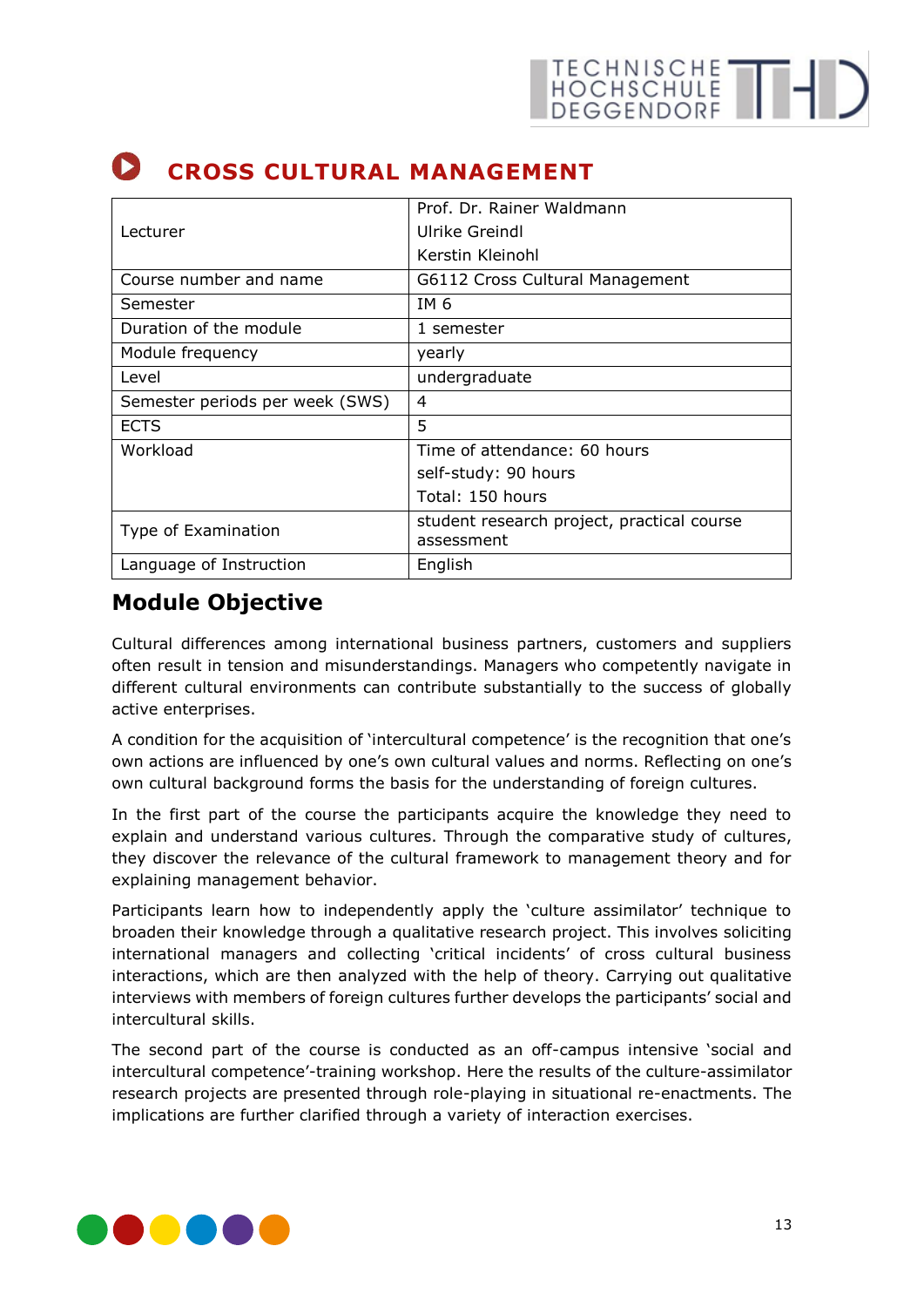

The social and intercultural competence training assists the participants in their ability to reflect on cultural identities, to avoid value judgments in their perception of foreign cultures, to empathize and accept differences as well as to develop additional options for actions international managers can take.

#### **Learning Content**

- 1. Introduction: Cultural Differences
- 2. Defining Culture
	- o Examples
	- o The Characteristics of Culture
	- o The Layers and Elements of Culture
- 3. Comparing Culture
	- o The Impact on the Individual: the "Culture Shock"
	- o Culture Contexts: Hall
	- o Culture and the Workplace: Hofstede
	- o Gesteland's Cultural Patterns
- 4. Summary

Additional course materials provided by the vhb-course "Interkulturelle Kompetenz"

(English Version), Augsburg University, Prof. Dr. Martina Rost-Roth:

Module 2: Intercultural Awareness

o Lesson 1 - Intercultural Awareness

Module 3: Assessing Culture

- o Lesson 1 Definitions of Culture
- o Lesson 2 Dimensions of Culture
- o Lesson 3 Leadership Styles and Cultural Standards

Module 5: Intercultural Business Communication

o Lesson 3 - Intercultural Training

#### **Teaching Methods**

The course begins by conveying the fundamentals of cross-cultural management via theoretical lectures, self-organized virtual learning (vhb-course) and moderated discussions. Since most of the participants have intercultural experiences assembled from a wide variety of cultures, the theory can be directly tied to many of the individual experiences.

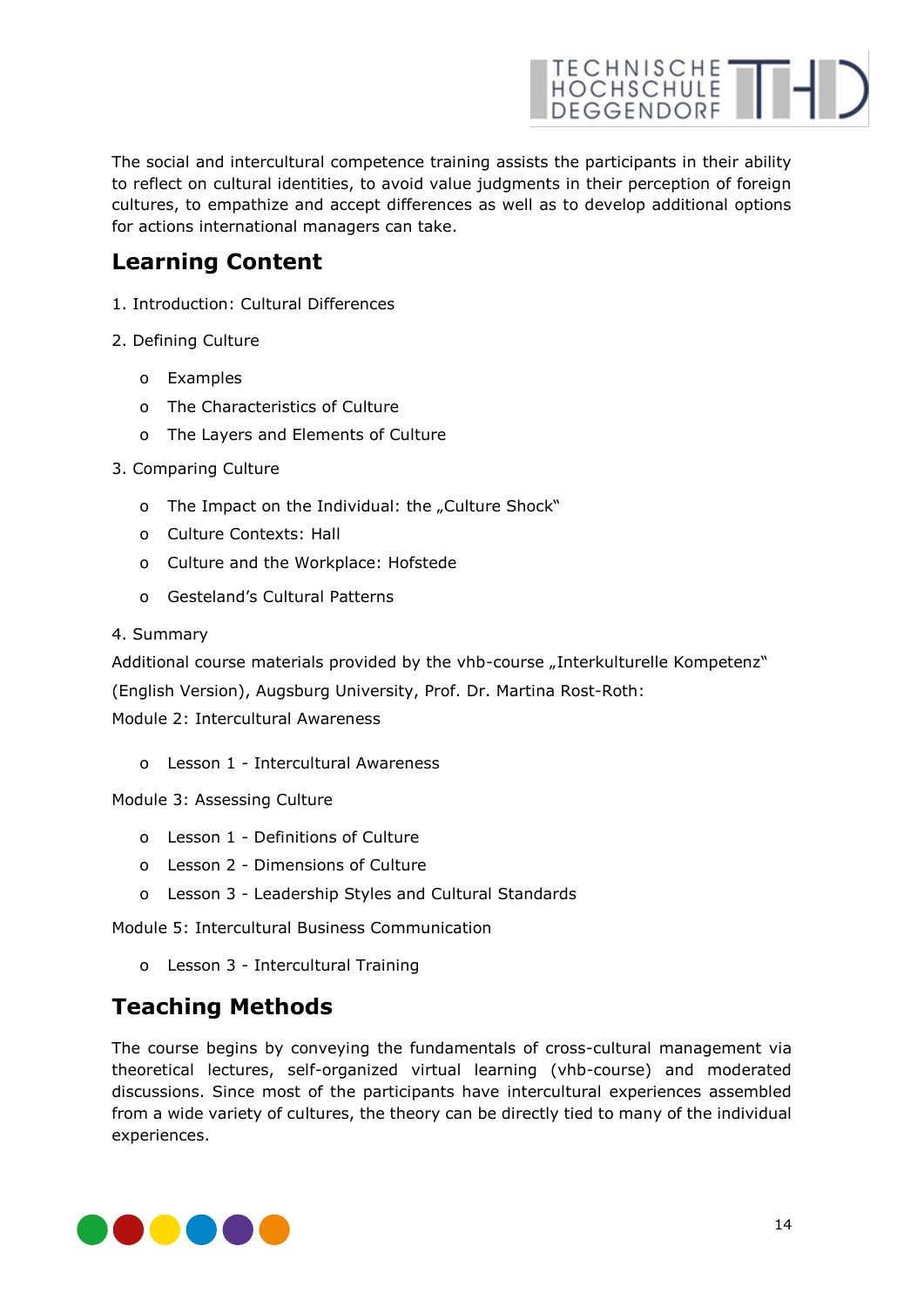# HOCHSCHULE THE

The theoretical fundamentals are then extended through the development, application and presentation of the culture assimilators. The qualitative research projects are performed in groups organized along the principles of self-organized learning. The projects help develop individual competence in applying the scientific method and also further the development of presentation, social and intercultural skills.

Short case studies, 'critical incidents', are selected from the international business world. Explanations and analysis of these cases support the integration of the participants' existing management knowledge with intercultural perspectives.

Social and intercultural skills are further developed in the training workshop through role playing, interaction exercises, problem solving tasks, simulations and feedback rounds.

#### **Recommended Literature**

Dowling, P., Festing, M., & Engle, S. A., International Human Resource Management, 6th ed., Boston et al., 2013

Francesco, A. M., Gold, B.: International Organizational Behavior, 2nd ed., Upper Saddle River, Pearson (2005)

Gesteland, R. R., Cross-Cultural Business Behavior, 5th ed., Copenhagen, (2012)

Hall, E. T., Hall, M. R.: Understanding Cultural Differences, reprint, Yarmouth, Intercultural Press (2000)

Hofstede, G.: Culture's Consequences, 2nd ed., Thousand Oaks, Sage Publications (2003)

Hofstede G., Hofstede G. J., Minkov M.: Cultures and Organizations. Software of the Mind, 3rd ed., New York et al., McGraw-Hill 2010)

Hofstede Geert, Gert Jan Hofstede, and Michael Minkov, Cultures and Organizations: Software of the Mind, Third Edition, McGraw-Hill (2010)

Lewis, R. D.: When Cultures Collide, 3rd ed., London, Brealey Publishing (2006) Rost-Roth, M., Interkulturelle Kommunikation, English Version

Thomas, A., Kinast E.-U. & Schroll-Machl S. (eds.), Handbook of Intercultural Communication and Cooperation: Basics and Areas of Application, Göttingen, Vandenhoeck & Ruprecht (2012)

Trompenaars, F., Hampden-Turner, C., Riding the Waves of Culture, understanding diversity in global business, revised and updated 3rd ed., London, Brealey Publishing, (2012)

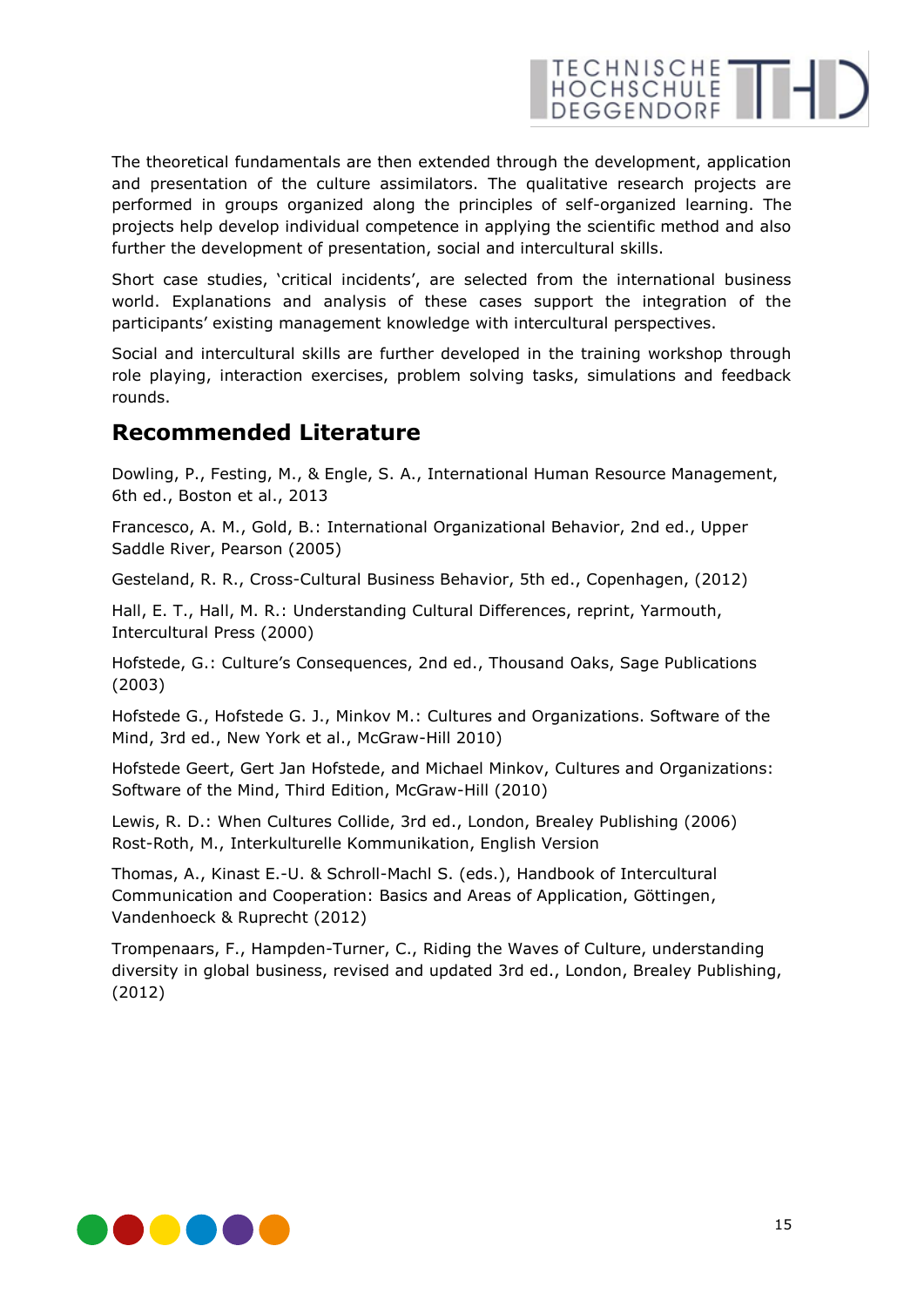## <span id="page-15-0"></span>**GLOBAL LEADERSHIP**

| Lecturer                        | Prof. Dr. Tobias Nickel      |
|---------------------------------|------------------------------|
| Course number and name          | Z6100 Global Leadership      |
| Semester                        | IM 6                         |
| Duration of the module          | 1 semester                   |
| Module frequency                | yearly                       |
| Level                           | undergraduate                |
| Semester periods per week (SWS) | 4                            |
| <b>ECTS</b>                     | 5                            |
| Workload                        | Time of attendance: 60 hours |
|                                 | self-study: 90 hours         |
|                                 | Total: 150 hours             |
| Type of Examination             | Written paper                |
| Language of Instruction         | English                      |

### **Learning Content**

#### **Topics Part 1: Person**

- Historical Development of Leadership
- Leadership Styles
- Creative Leadership
- Individual Leaders
- Leadership Test: What Kind of Leader Are You?

#### **Topics Part 2: Structure**

- Organisation
- Organisational Analysis
- Organisational Development
- Modern Organisations: Agile & Holocratic Organisations

#### **Topics Part 3: Communication**

- Corporate Communication
- Communication Strategy
- Public Relations
- Product Communications
- Sports & Lifestyle Communications
- Sustainability Communications
- Internal Communications
- Crisis Communications
- Global Marketing

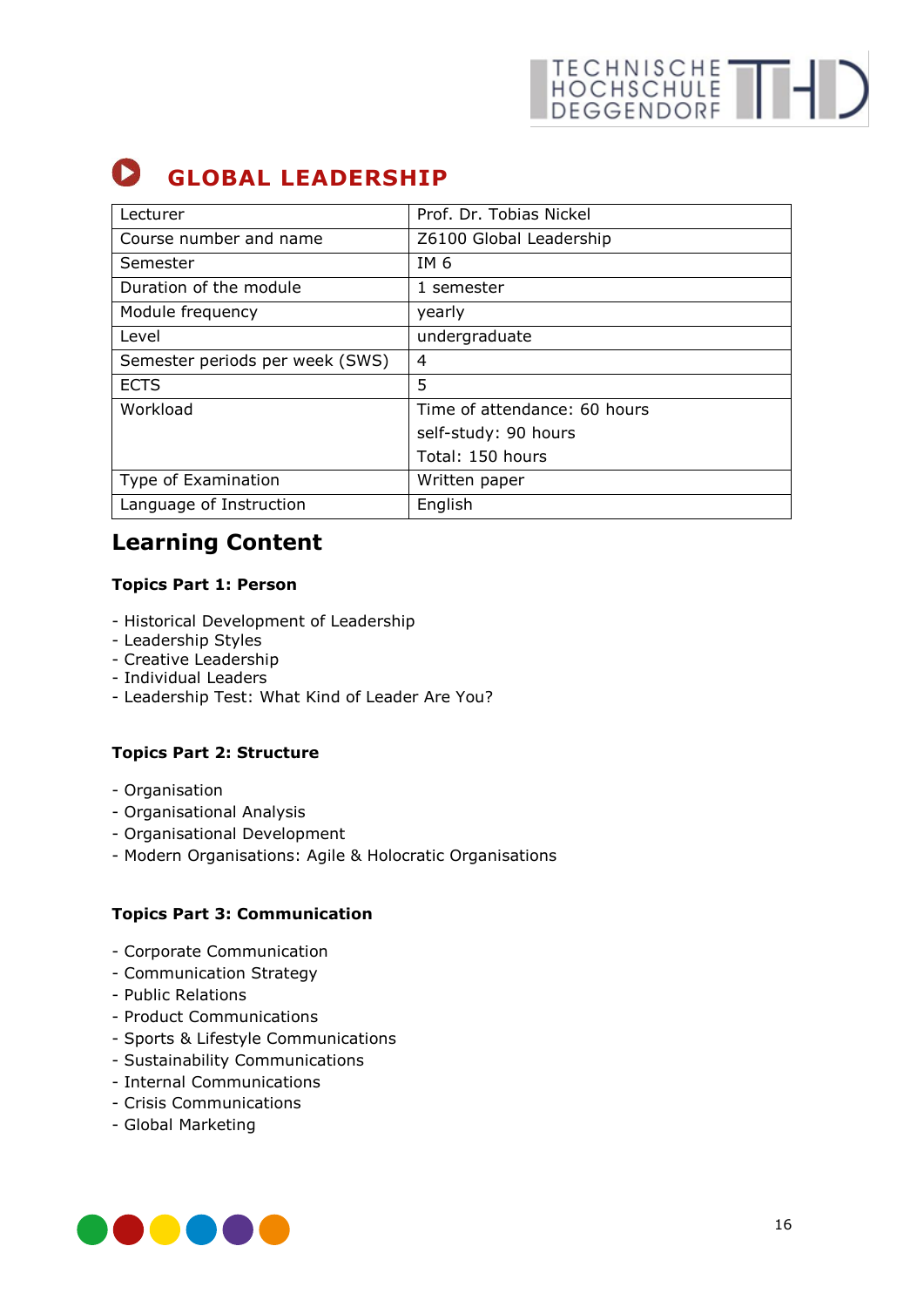# TECHNISCHE THID

### **Teaching Methods**

Lectures, discussions, exercises, group work and case studies

#### **Recommended Literature**

Chirino-Klevans, I. (2020). Cases on global leadership in the contemporary economy. IGI Global: Hershey

Daft, R. L. (2010). Understanding the theory and design of organizations. South-Western Cengage Learning: Mason

Sriramesh, K., Verčič, D. (2020) The global public relations handbook : theory, research, and practice. New York: Routledge

Hollensen, S. (2019) Global Marketing. London: Pearson Education

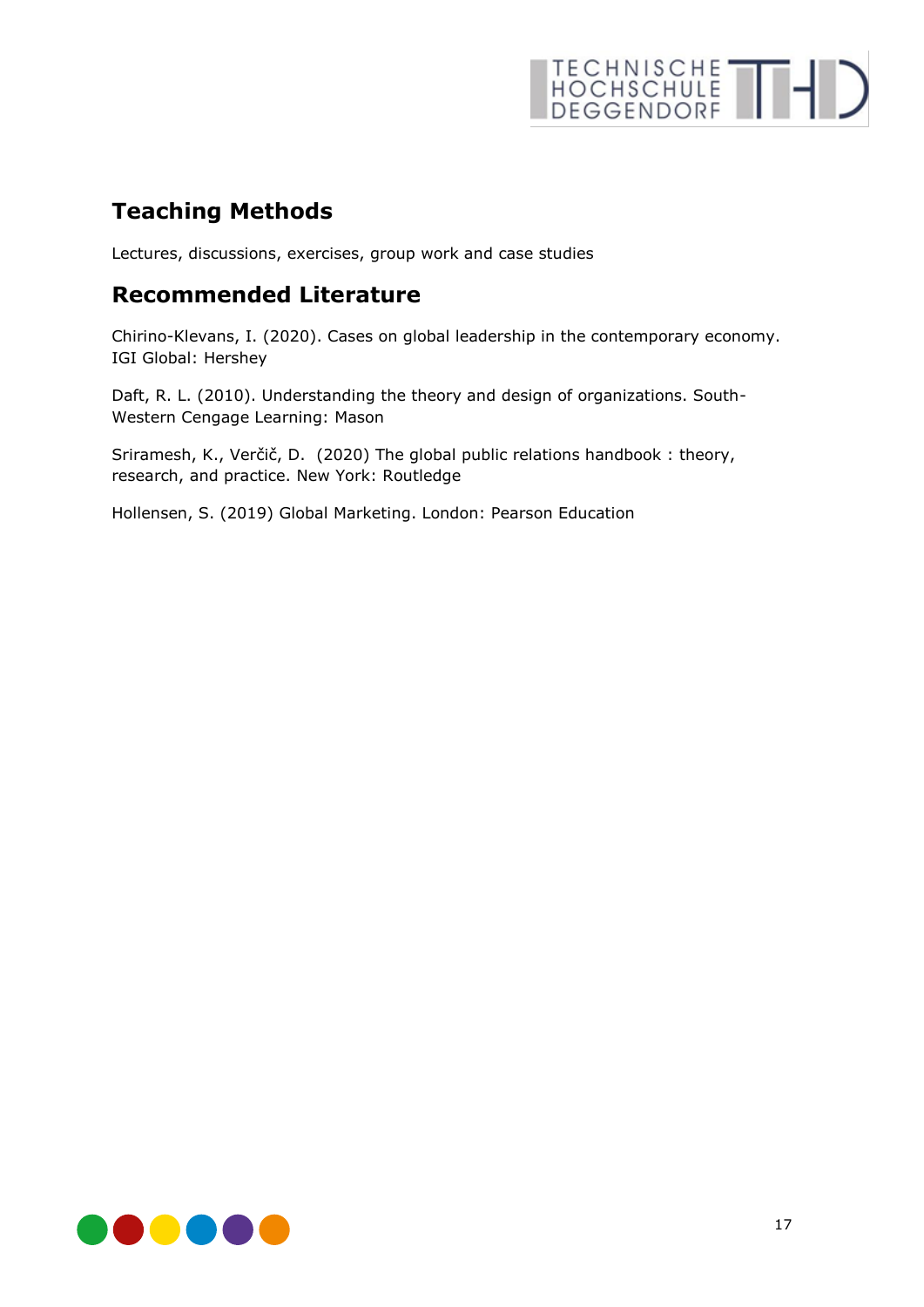# TECHNISCHE THID

#### <span id="page-17-0"></span> $\bullet$ **INTRODUCTION TO AIR TRANSPORT MANAGEMENT**

| Lecturer                        | Jack Romero                                       |
|---------------------------------|---------------------------------------------------|
| Course number and name          | T3118 Introduction to Air Transport<br>Management |
| Semester                        | TM <sub>4</sub>                                   |
| Duration of the module          | 1 semester                                        |
| Module frequency                | yearly                                            |
| Level                           | undergraduate                                     |
| Semester periods per week (SWS) | 4                                                 |
| <b>ECTS</b>                     | 5                                                 |
| Workload                        | Time of attendance: 60 hours                      |
|                                 | self-study: 90 hours                              |
|                                 | Total: 150 hours                                  |
| Type of Examination             | Written paper                                     |
| Language of Instruction         | English                                           |

#### **Learning content**

The Introduction to Air Transport Management course is designed to give you a brief insight into the world of airlines, airports and air transport industry in general by covering topics such as, but not limited to:

- o Airline business
- o Airline operations
- o Airline marketing
- o Aircraft fleet planning
- o Airport business
- o Air transport economics
- o Quality management of airline operations
- o Statistical Analysis
- o Research Methods and Forecasting

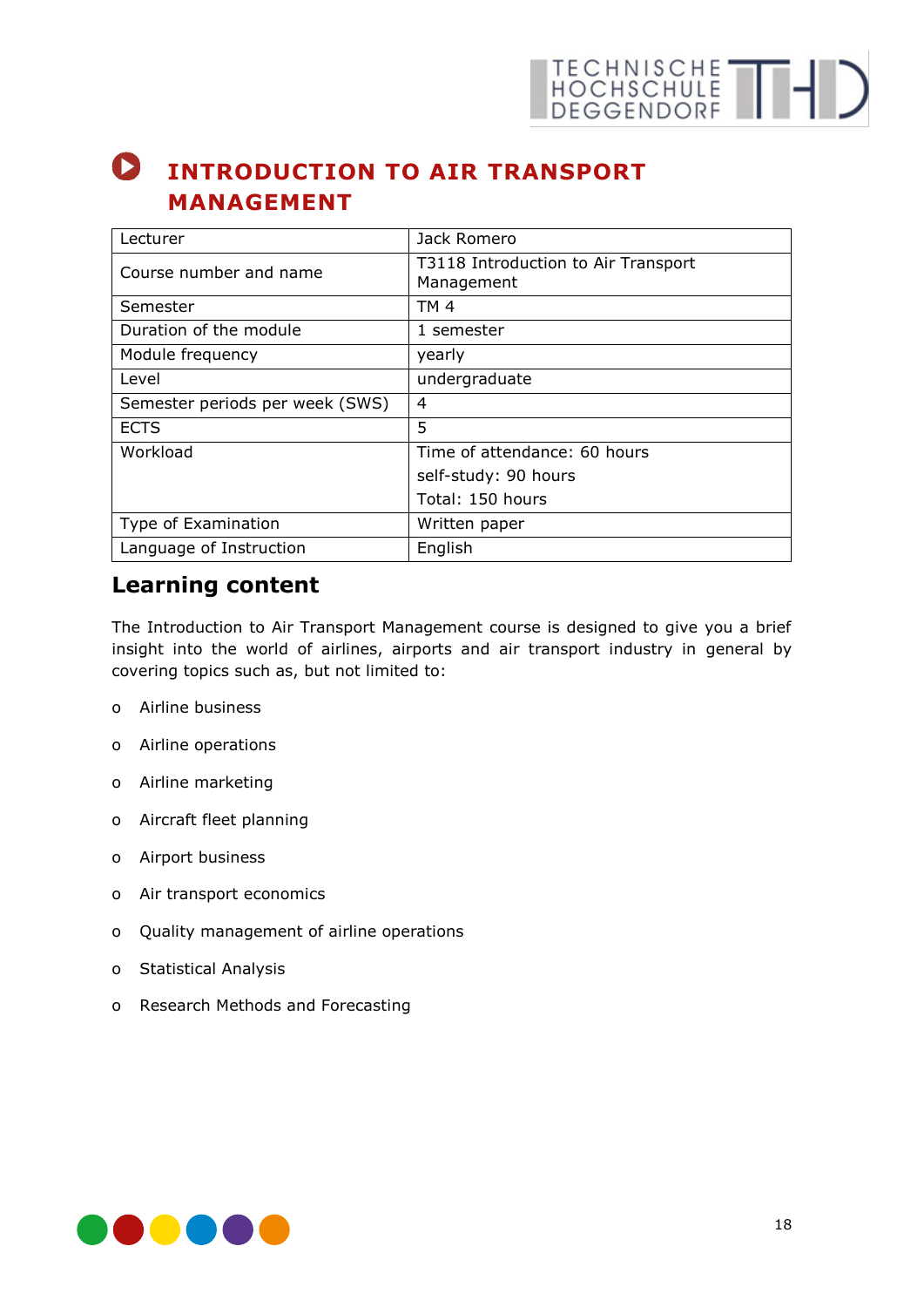## <span id="page-18-0"></span>**MARKET RESEARCH INCL. SPSS**

| Lecturer                        | Melanie Hazod                    |
|---------------------------------|----------------------------------|
| Course number and name          | A4121 Market Research incl. SPSS |
| Semester                        | BW 4                             |
| Duration of the module          | 1 semester                       |
| Module frequency                | yearly                           |
| Level                           | undergraduate                    |
| Semester periods per week (SWS) | 4                                |
| <b>ECTS</b>                     | 5                                |
| Workload                        | Time of attendance: 60 hours     |
|                                 | self-study: 90 hours             |
|                                 | Total: 150 hours                 |
| Type of Examination             | Written exam                     |
| Duration of Examination         | 90 min.                          |
| Language of Instruction         | English                          |

#### **Module objective**

This lecture should lead you to an understanding of the uses and abuses of market research.

After completing the module, you should be able to:

- o evaluate the usefulness of market research for the problem you are involved with
- o discuss appropriate types of research with confidence
- o set yourself realistic expectations regarding the results/ timing
- o understand the importance of market research
- o perform a complete market research project
- o know the statistical software SPSS and can operate basis analysis
- o analyze questionnaires under quality aspects

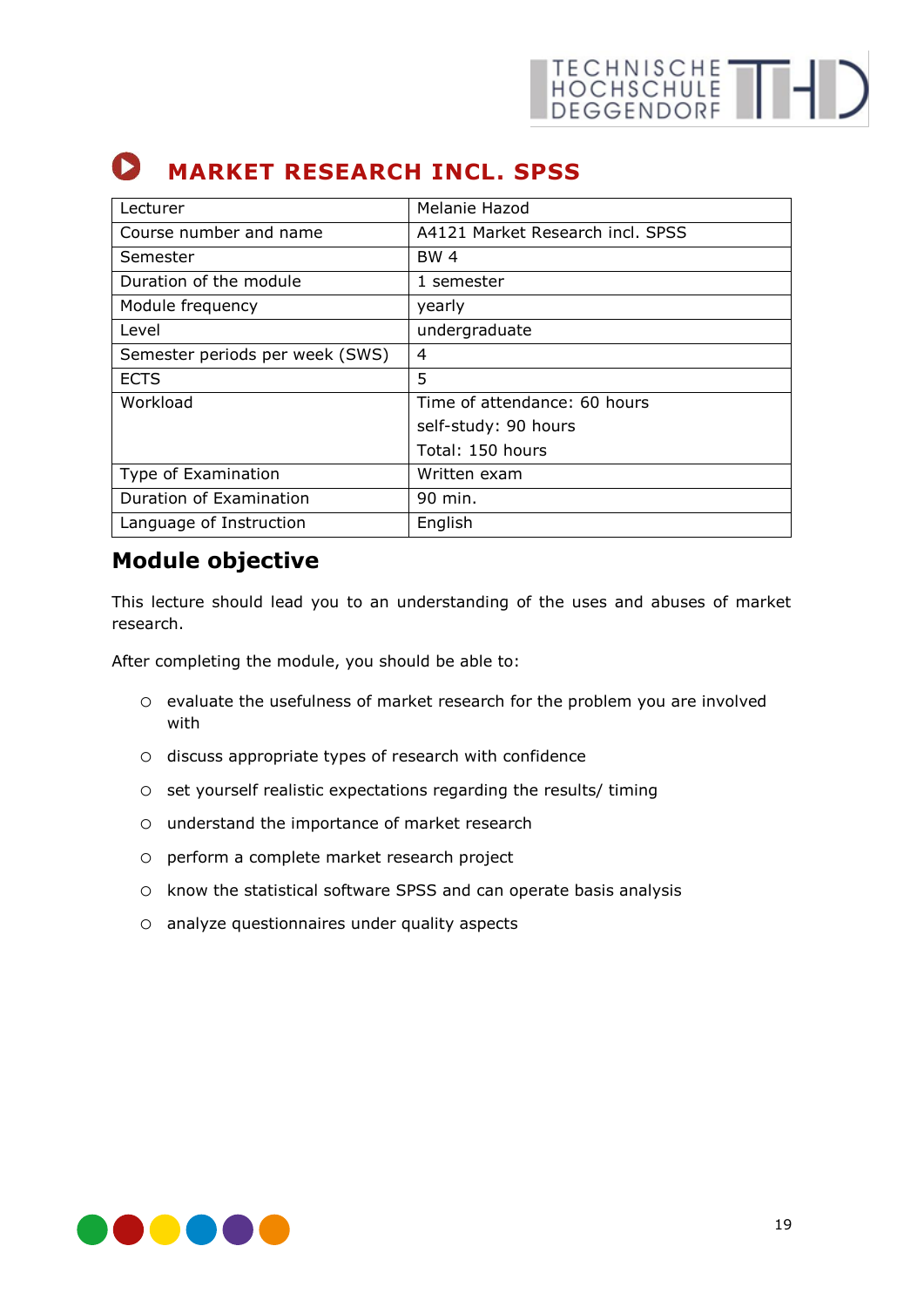## <span id="page-19-0"></span>**D** DIGITALIZATION IN RETAIL

| Lecturer                        | Prof. Dr. Anke Hoffmann        |
|---------------------------------|--------------------------------|
| Course number and name          | Z6100 Digitalization in Retail |
| Semester                        | IM 6                           |
| Duration of the module          | 1 semester                     |
| Module frequency                | yearly                         |
| Level                           | undergraduate                  |
| Semester periods per week (SWS) | 4                              |
| <b>ECTS</b>                     | 5                              |
| Workload                        | Time of attendance: 60 hours   |
|                                 | self-study: 90 hours           |
|                                 | Total: 150 hours               |
| Type of Examination             | Written paper                  |
| Language of Instruction         | English                        |

### **Module objective and Learning content**

#### **Digital Transformation in Retail Organizations I (2SWS):**

- E-Commerce and Omnichannel Retail
- Digital Strategy and disruptive Digital Business Models
- Organisational and cultural challenges of digital transformation in the retail industry
- Outlook: Current and future digital trends

#### **Digital Transformation in Retail Organizations II (2SWS):**

- Digital Marketing
- Customer Relationship Management
- Customer Data and Analytics
- Outlook: Potentials of Artificial Intelligence for Retail Operations

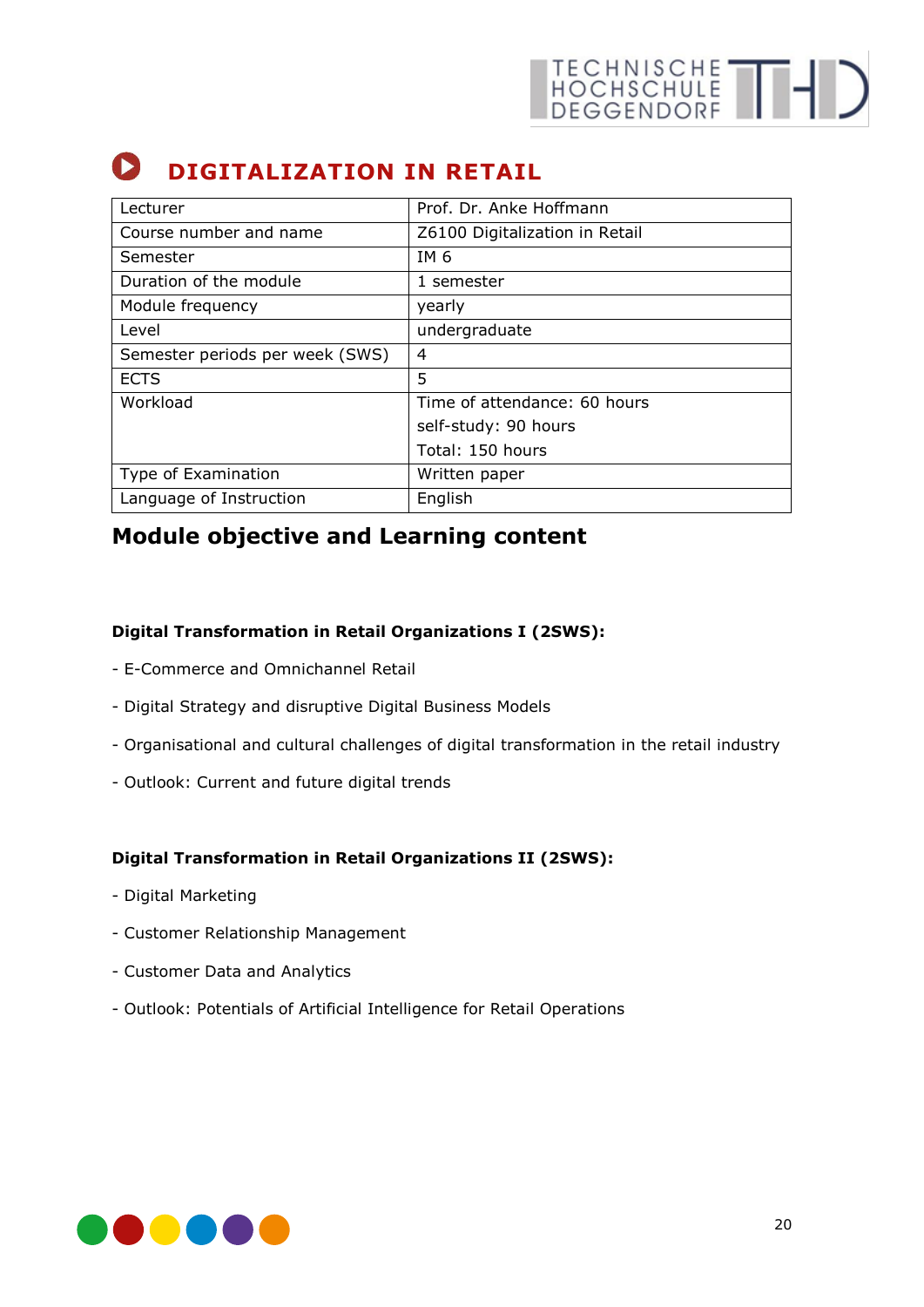## <span id="page-20-0"></span>**PUBLIC ECONOMICS (VIRTUAL CLASS)**

| Lecturer                        | Prof. Dr. Hanjo Allinger    |
|---------------------------------|-----------------------------|
| Course number and name          | J2101 Public Economics      |
| Semester                        | GB                          |
| Duration of the module          | 1 semester                  |
| Module frequency                | yearly                      |
| Level                           | undergraduate               |
| Semester periods per week (SWS) | $\mathcal{P}$               |
| <b>ECTS</b>                     | 2,5                         |
| Workload                        | Time of attendance: 0 hours |
|                                 | self-study: 75 hours        |
|                                 | Total: 75 hours             |
| Type of Examination             | Written exam                |
| Duration of Examination         | 45 min.                     |
| Language of Instruction         | English                     |

#### **Objectives**

The main object of the financial science is the apprenticeship of the state income and issues, also called "economy of the public sector ". The introductory event deals with the question of the role which the state should take in a social market economy.

A main focus lies in the investigation of the typical facts of the matter of market failure which could justify state interventions in the markets – provided that no simultaneous state failure is to be expected. The problems of the most different externalities of private goods and questions of the optimum supply decision and decision of utilization of public goods are looked thoroughly here.

Nevertheless, markets can fail not only in allocative regard, but also in distributive regard, possibly if the market supply of goods contradicts central justice images of the society.

Hence, the event mediates of distant bases of exogenous and endogenous concepts of justice.

#### **Learning content**

Introduction

 $\circ$  Introduction to the financial science

**Externalities** 

- o Positive and negative external effects
- o Graphic and mathematical derivation of the welfare losses
- o Pareto-relevance of externalities